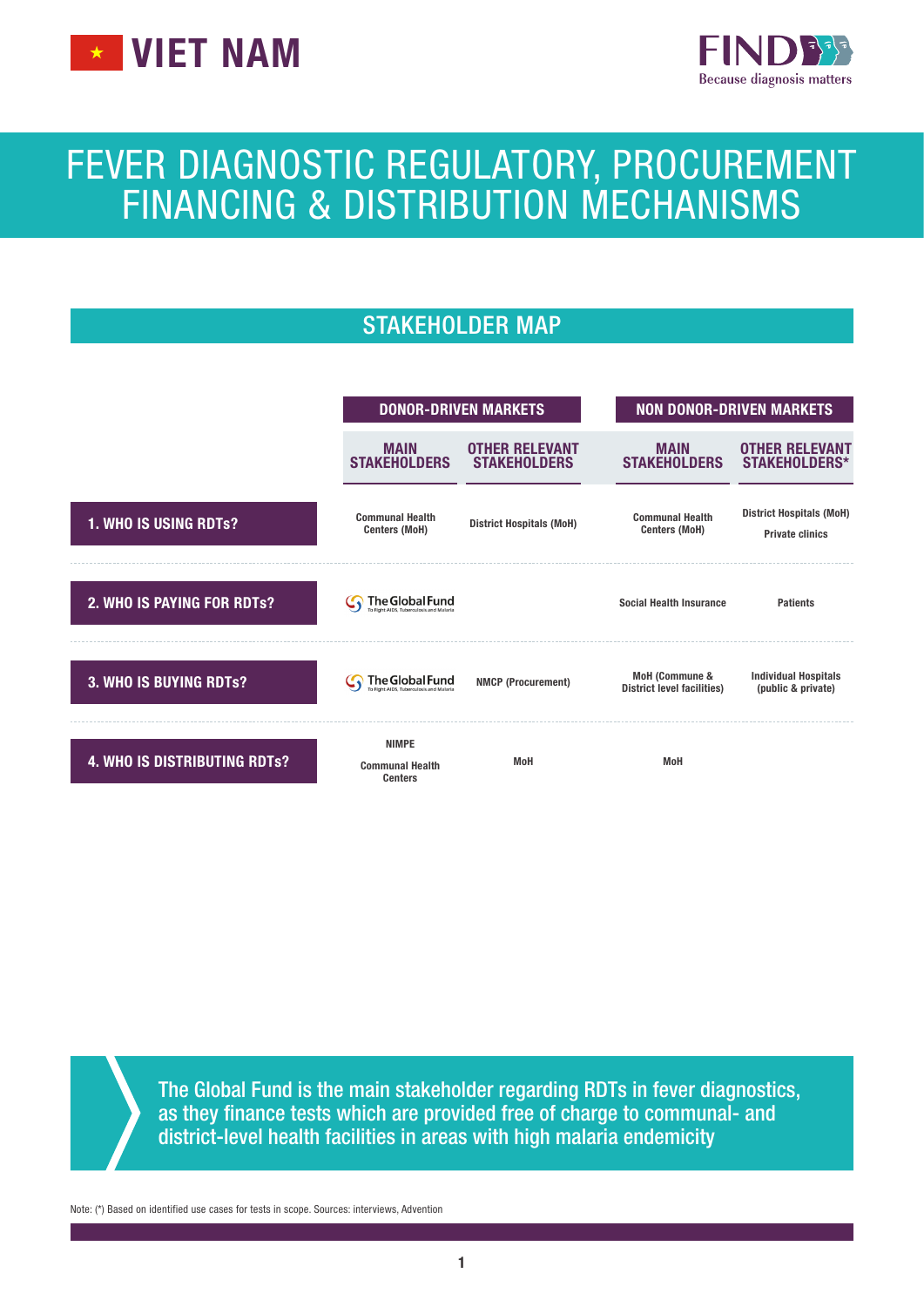

# MALARIA DIAGNOSIS FINANCING AND STAKEHOLDERS



### Distinct financing sources coexist for malaria diagnosis

- RDTs are mainly financed by the Global Fund (0.4 0.9M tests per year), with additional volumes from other donors (0.4M tests in 2016 and 0.7M in 2017)
- Equipment and reagents for microscopy diagnosis are co-financed by the Global Fund and MoH
- In 2016-2017, there was a major stock-out of RDTs in all 15 provinces supported by the Global Fund's New Funding Model but not by the Regional Artemisinin-resistance Initiative. Global Fund-selected products did not have the necessary import permit or freesales certificates required by MoH despite this being flagged as a requirement by NIMPE before the start of the procurement process

Malaria diagnosis is mainly financed by the Global Fund, who finances and selects RDTs which must meet both WHO quality and country regulatory specifications

Note: (\*) not communicated. Sources: WHO, Global Fund, MoH, interviews, Advention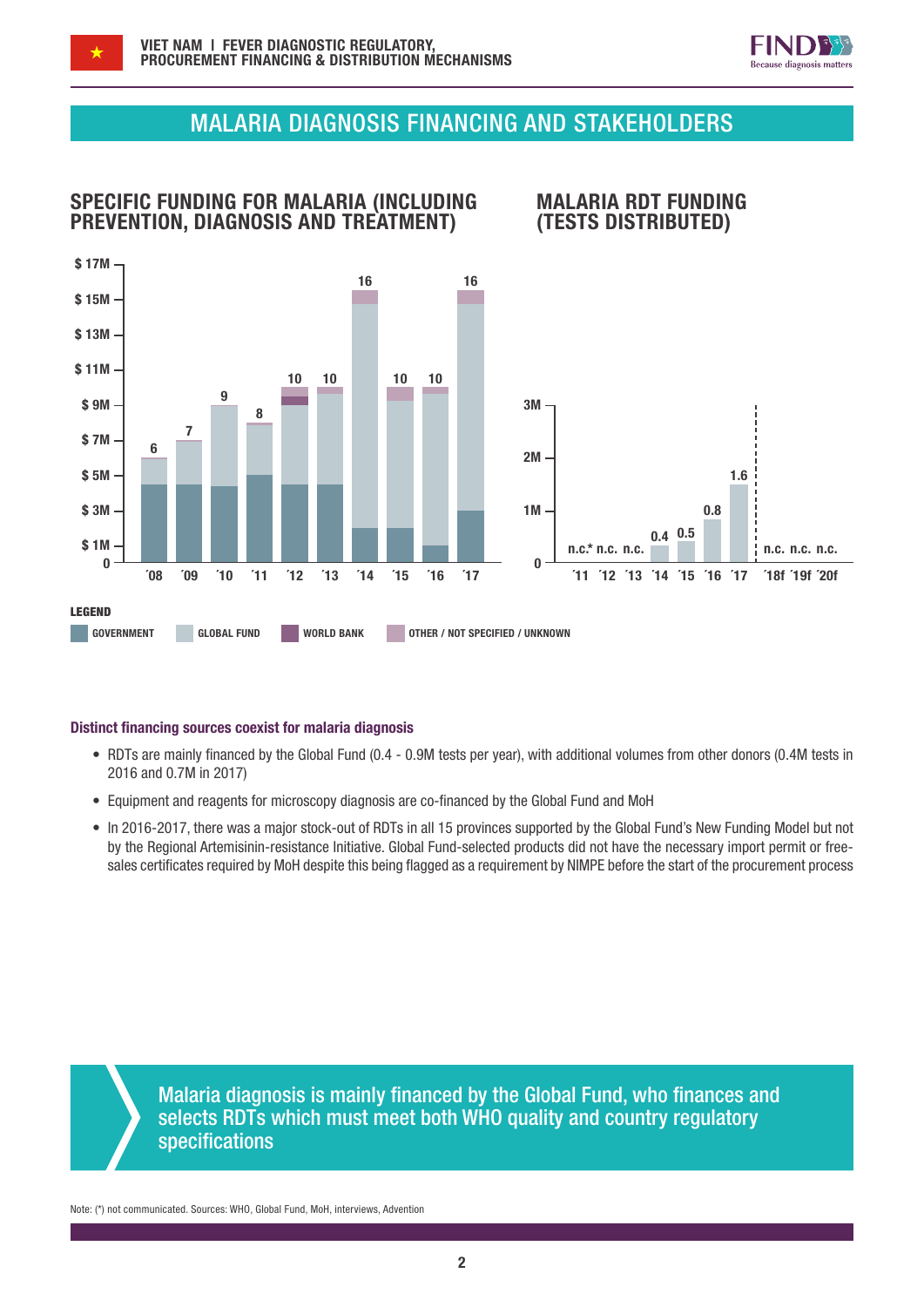



## PROCUREMENT OF DIAGNOSTIC TESTS AND MARKET AUTHORIZATION PROCESS



### PROCUREMENT PROCESS OF OTHER TESTS

Public: direct from manufacturer/distributor for hospitals & labs (tbc) Private: direct from manufacturer/distributor (variation tbc)

### PROCUREMENT PROCESS OF RDTs MARKET AUTHORIZATION PROCESS FOR RDTs

Authorization for sale is a highly administrative process which requires the applicant to follow-up with various departments to ensure timely processing

- The process takes around 3 months, but incomplete or erroneous submissions cannot be amended and must be entirely resubmitted
- Departments involved in the authorization process are not necessarily highly reactive, and applicants are encouraged to remain involved with the administration to ensure rapid processing

### For non-donor funded tests, approval and negotiation with the Social Health Insurance (SHI) is obligatory to achieve widespread use in Viet Nam

- Tests not included on the SHI list can be financed through donors (like mRDTs financed by the Global Fund) or pure out-of-pocket expenses by patients
- Pure out-of-pocket diagnostic tests are absent currently in Viet Nam, and both public and private facilities are reluctant to offer them
- SHI approval is highly complex, as it requires significant proof of cost-effectiveness and test quality to be generated locally
- SHI is updated annually, with a negotiated reimbursement price that will be the baseline for the test cost in public hospitals

NMCP is the key player for the RDT malaria procurement system

The reimbursement of tests not financed through donors is negotiated with SHI

Notes: (\*) National Institute of Malariology, Parasitology and Entomology (NIMPE); (\*\*) GFPMU Global Fund Project Management Unit. Sources: WHO, FIND, Advention